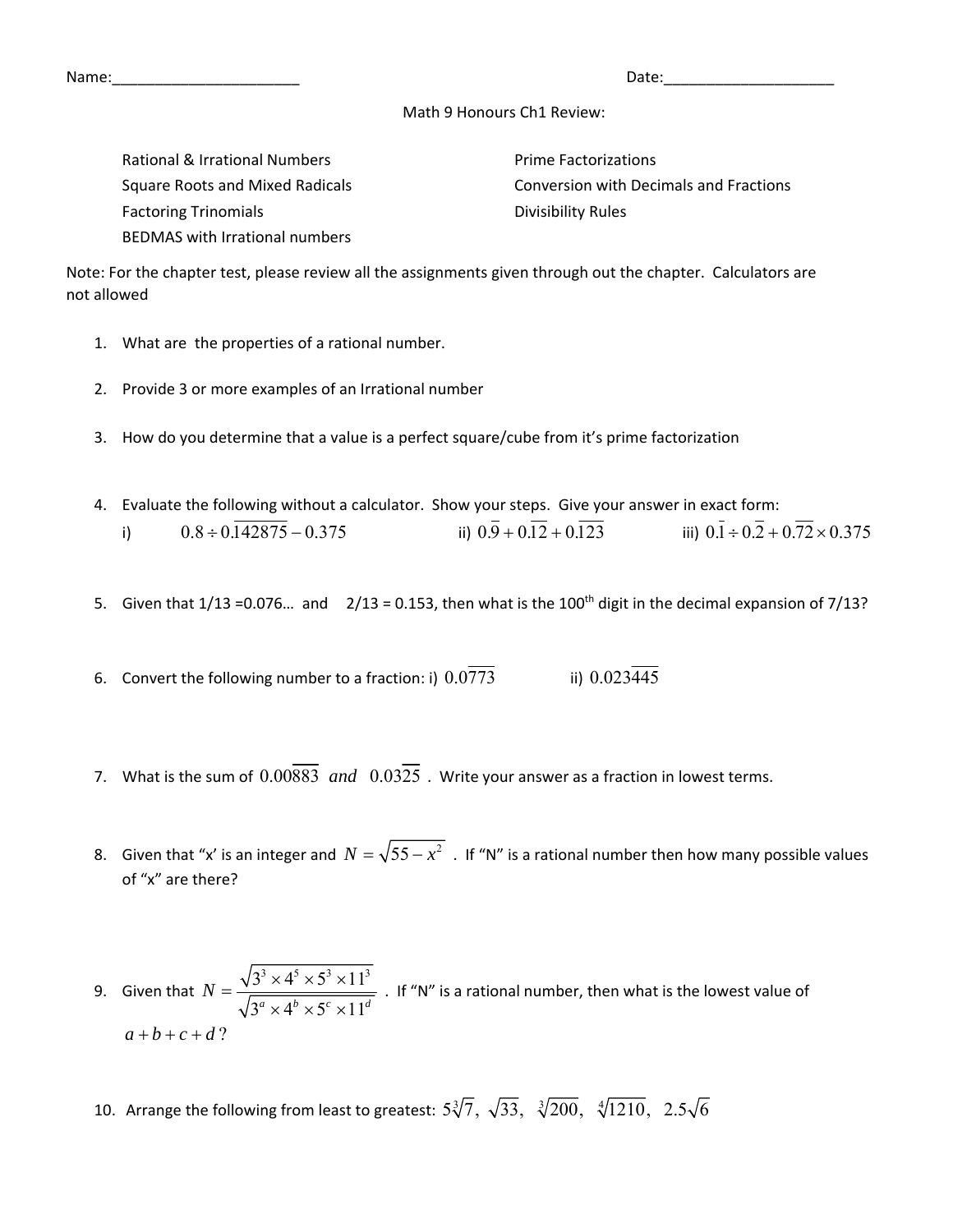11. Convert the following to mixed radicals:  $\sqrt{10!}$ 

12. If  $a \sqrt[3]{b} = \sqrt[3]{20!}$ , then what is the lowest value of  $a + b$ ?

13.  $\sqrt{a} \times \sqrt[3]{b} = \sqrt[p]{a^m \times b^n}$ , what are the lowest possible values of "m", "n", and "p"?

14. Given that  $N = 2^3 \times 4^3 \times 5^3 \times 6^4$ , how many factors does "N" have?

- 15. Using the value of "N" from above, how many factors does "N" have that are perfect squares?
- 16. Given that  $N = (x^2 13x + 36)(x + 3)$  and "N" is a perfect square. What are all the possible values of "x"?
- 17. Given that  $N = 2(x-1)(x+2)(3x-1)$  and "N" is a perfect square. What are all the possible values of "x"?
- 18. When given the prime factorization with a missing term, what is the value of the term required to create a perfect square/cube
	- a) Given that "N" is an integer, what is the lowest value of "k" if "k" is an positive integer?

$$
N = \sqrt{32k} \qquad \qquad N = \sqrt{3^3 6^3 7^1 (k+1)} \qquad \qquad N = \sqrt[3]{5^2 7^3 (k-1)}
$$

b) Challenge: Given that "N" is a perfect square, what is the lowest integer value of "k" if  $k \ge 1$ . (Note: "N" needs to be a perfect square, not an integer)

$$
N = \sqrt{32k} \qquad \qquad N = \sqrt{3^3 6^3 7^1 (k+1)}
$$

c) what is the lowest integer value of "k" if  $k \ge 1$ , such that "N" is a perfect cube

 $N = (30k + 5)(15k + 4)$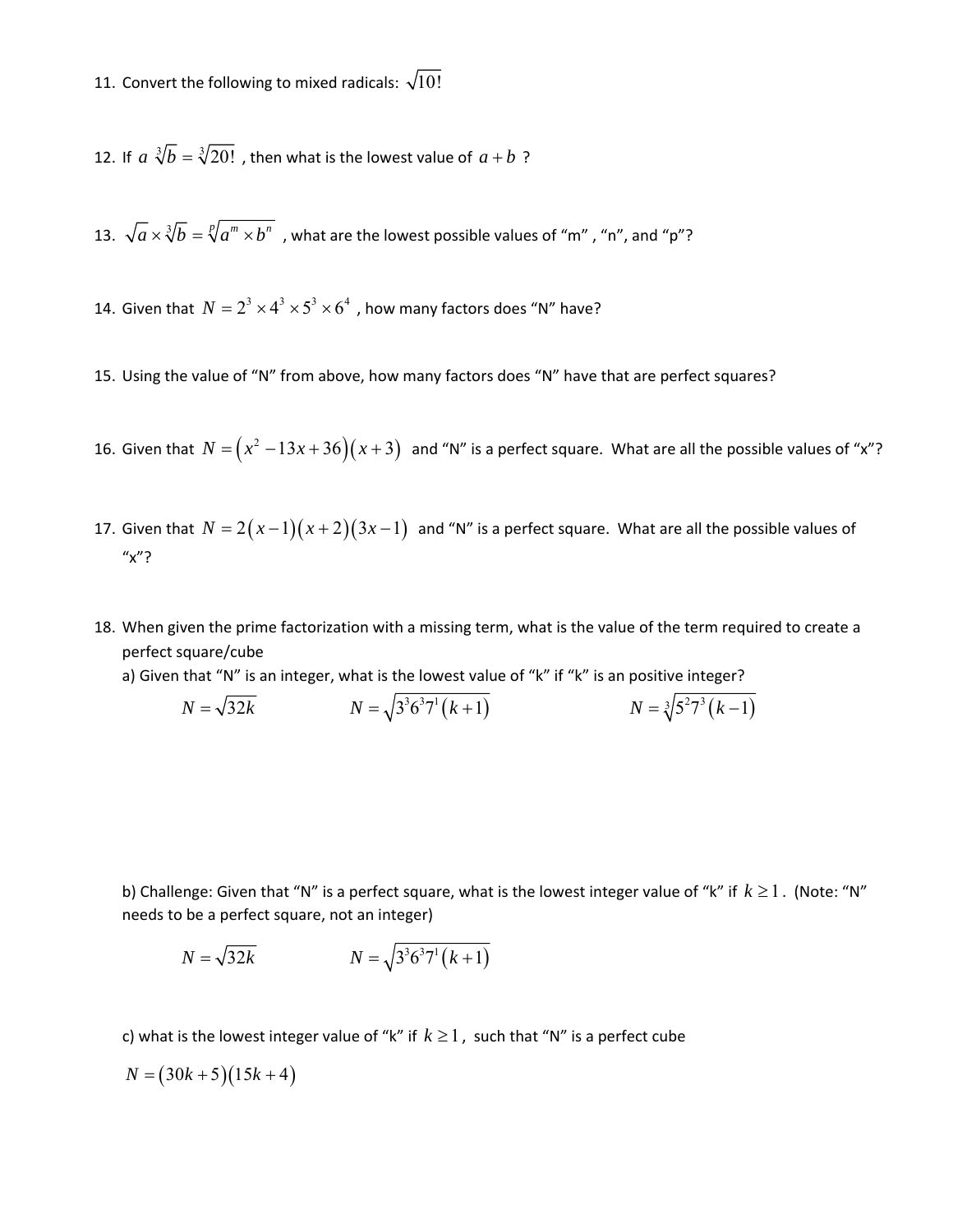19. Prove that sum of  $1 + 3 + 5 + \dots + 13 + 15 + 17 + \dots$  ( $2n + 1$ ) will always be a perfect square. Note: "n" is a natural number.

20. How many positive integers less than 1000 is equal to the product of three different primes?

The product of  $N$  consecutive four-digit positive integers is divisible by  $2010^2$ . What is the least possible value of  $N$ ?

21.  $(A) 5$  $(B)$  12  $(C)$  10  $(D)$  6  $(E)$  7

If 
$$
x^2yz^3 = 7^4
$$
 and  $xy^2 = 7^5$ , then  $xyz$  equals  
(A) 7 (B)  $7^2$  (C)  $7^3$  (D)  $7^8$  (E)  $7^9$ 

23. Solve problems involving divisibility rules:

a) Given that  $N = 2389b$  and is divisible by 12. What is the lowest value for "b"